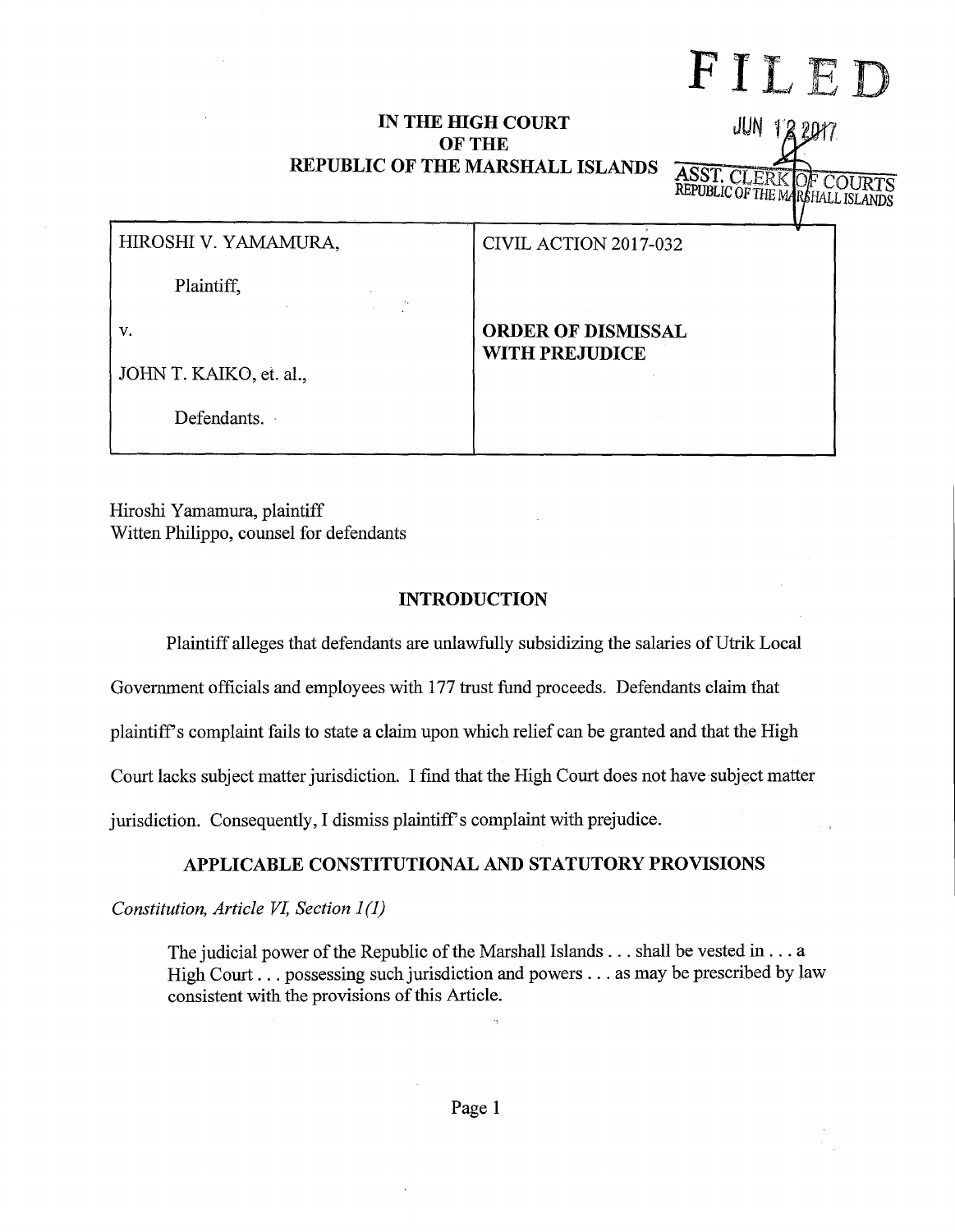*Constitution, Article VI, Section 3(1)* 

The High Court [has] general jurisdiction over controversies of law and fact [including] original jurisdiction over cases duly filed in the High Court ....

*27 MIRC §211 (1)* 

The jurisdiction of the High Court is as provided in:

(a) Article VI, Section 3 of the Constitution of the Marshall Islands (general jurisdiction);

\* \* \*

(f) this Chapter; and

(g) any other law of the Republic.

*42MIRC§104* 

The [Nuclear Claims] Tribunal is established ... to render final determination upon: \* \* \*

- (b) disputes arising from distributions under Articles II and III of the Section 177 Agreement; and
- (c) any funds that are provided under Section 177 of the Compact of Pree Association shall remain available in perpetuity for the full payment of claims.

## *42 MIRC §106(3)*

\* \* \* Pursuant to Article VI, Section 3(1) of the Constitution, final determinations and orders by the [Nuclear Claims] Tribunal or Special Tribunal shall not be subject to review by the High Court.

## **DISCUSSION**

Review and application of the above provisions requires me to conclude that the Nuclear Claims Tribunal ("NCT"), and not the High Court, has subject matter jurisdiction over plaintiffs claims. Plaintiff argues that because the NCT is unfunded and therefore defunct, subject matter jurisdiction has, of necessity, been transferred to the High Court. Although I am sympathetic to plaintiffs concern about the lack of a functioning dispute resolution forum, I am required to *apply* the law that is; not to *create* the law that plaintiff or I might prefer. Creation of the law is